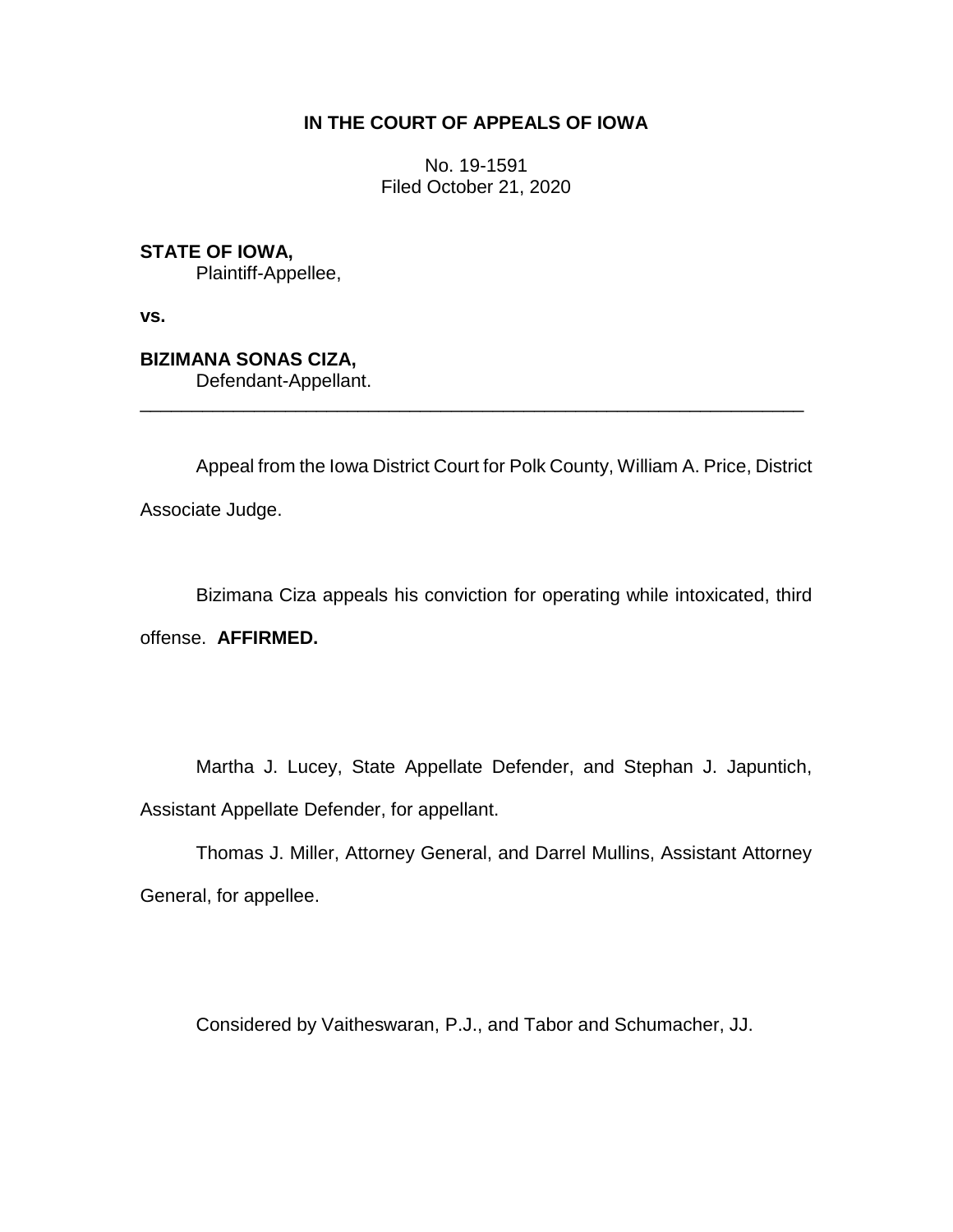## **VAITHESWARAN, Presiding Judge.**

An employee of a Des Moines liquor store called 911 to report concerns about a man who had been sitting in his parked vehicle for about twenty minutes. A police officer was dispatched to the parking lot. The officer pulled in behind the vehicle and eventually arrested the driver, Bizimana Ciza.

The State charged Ciza with (1) operating a motor vehicle while intoxicated, third offense, (2) driving with a denied or revoked license, and (3) driving while barred as a habitual offender. Ciza moved to suppress evidence gained during the interaction. The district court denied the motion and found Ciza guilty of the first two crimes.<sup>1</sup> Ciza appealed the suppression ruling following imposition of sentence.

The Fourth Amendment to the United States Constitution and article 1, section 8 of the Iowa Constitution protect people from unreasonable searches and seizures. U.S. Const. Amend. IV; Iowa Const. art. I, § 8. A search or seizure without a warrant is per se unreasonable, unless the State can prove by a preponderance of the evidence that a recognized exception to the warrant requirement applies. *State v*. *Simmons*, 714 N.W.2d 264, 271–72 (Iowa 2006). Our review of a suppression ruling under these constitutional provisions is de novo. *State v*. *Baker*, 925 N.W.2d 602, 609 (Iowa 2019).

In ruling on Ciza's motion to suppress, the district court preliminarily found "there was a seizure" when the officer "pull[ed] up directly behind [Ciza's] vehicle in the . . . parking lot." The State agrees "[a] seizure occurred here," but barely

 $\overline{a}$ 

 $1$  The court granted the State's motion to dismiss the charge of driving while barred as a habitual offender.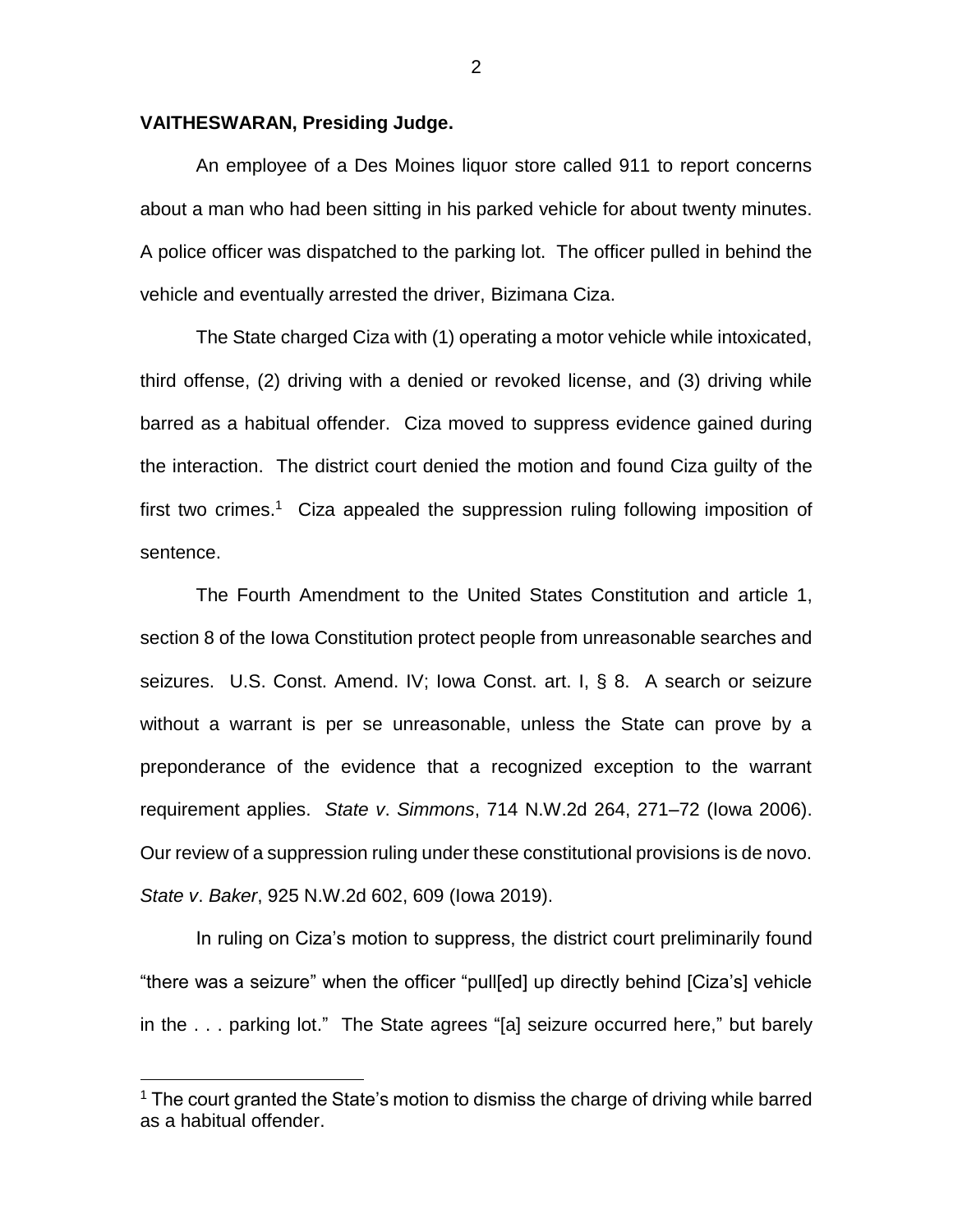so." While acknowledging the officer's stop of Ciza's vehicle "may suffice as a constitutionally significant event," the State cites several factors detracting from the finding. In light of the State's equivocal concession, we will briefly address the seizure issue.

A seizure requires "objective indices of police coercion." *State v. Fogg*, 936 N.W.2d 664, 669 (Iowa 2019) (citation omitted). The officer's dash camera showed him pulling in behind Ciza's vehicle. The officer did not activate his emergency lights because, in his words, they "were in a parking lot" and he did not believe "there was a traffic issue." However, he entirely blocked Ciza's egress from the parking spot. That act rendered the contact a seizure. *See State v. Kurth*, 813 N.W.2d 270, 277 (Iowa 2012) (finding a seizure where the officer "pulled in behind" the defendant, "blocked him in, and activated his emergency lights"); *cf. Fogg*, 936 N.W.2d at 669–70 (concluding there was no seizure where the officer "parked at least twenty feet away from [the defendant's] parked vehicle" and did not activate his emergency lights and the defendant was "not 'boxed in'" (citation omitted)).

The district court next found the warrantless seizure fell under the community caretaking exception to the warrant requirement. Ciza takes issue with the district court's application of the exception.

The community caretaking exception is "totally divorced from the detection, investigation, or acquisition of evidence relating to the violation of a criminal statute." *State v*. *Coffman*, 914 N.W.2d 240, 244 (Iowa 2018) (quoting *Cady v. Dumbrowski*, 413 U.S. 433, 441 (1973)). "This exception 'involves the duty of police officers to help citizens an officer reasonably believes may be in need of assistance.'" *Id*. (quoting *State v*. *Tyler*, 867 N.W.2d 136, 170 (Iowa 2015)).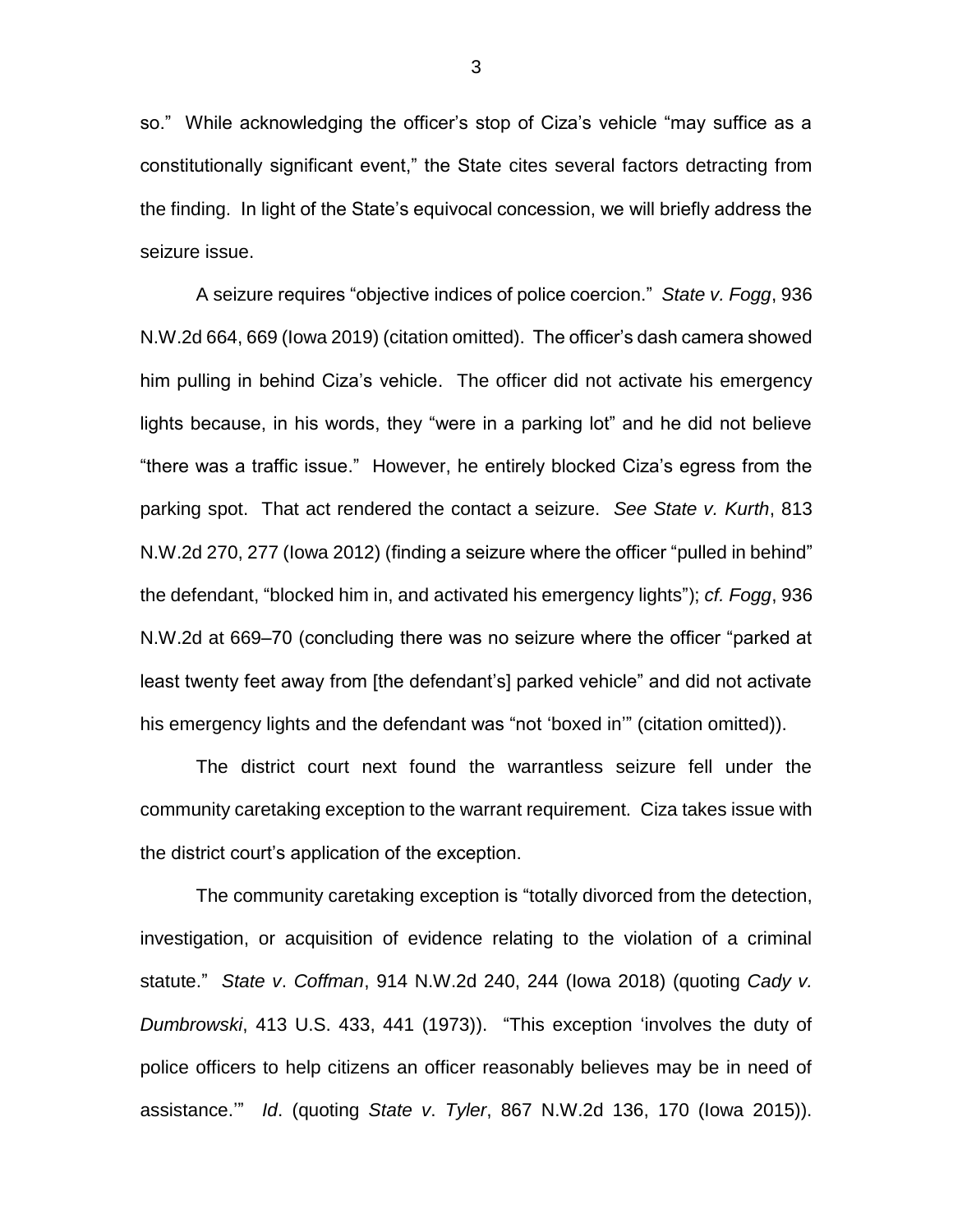"Under article I, section 8 [of the Iowa Constitution], . . . it is incumbent on the state to prove *both* that the objective facts satisfy the standards for community caretaking *and* that the officer subjectively intended to engage in community caretaking." Id. at 257 (emphasis in original).<sup>2</sup> In applying the caretaking exception, courts ask the following questions: "(1) was there a seizure within the meaning of the Fourth Amendment?; (2) if so, was the police conduct bona fide community caretaker activity?; and (3) if so, did the public need and interest outweigh the intrusion upon the privacy of the citizen?" *Id*. at 245.

Having concluded there was a seizure, we proceed to the next question whether the officer's actions amounted to a bona fide community caretaking activity. Ciza asserts (a) "[t]he information" claimed to have been received by the officer "from the police dispatcher was wrong"; (b) "[t]his was an [operating-whileintoxicated (OWI)] investigation from the beginning"; and (c) "[t]here were no facts known to police necessitating emergency aid action, nor did the facts disclose a dangerous situation justifying a stop and seizure."

The dispatcher received the following 911 call:

DISPATCH: Police Department.

 $\overline{a}$ 

EMPLOYEE: Um, yes. I'm calling from Central City Liquor. I've had this car out in front of our lot for like twenty minutes. I thought the man—he's just sitting in his car asleep—I don't know if he's asleep or what, but his car's running. And I don't know what's going on with this man. I don't know if he needs medical help, I don't know, but he's just been sitting.

 $2$  If a defendant relying on the state constitution does not "advance a distinct analytical framework under the Iowa Constitution," we will "apply the federal framework applied to claims under the Fourth Amendment to the United States Constitution in considering his state constitutional claim." *See Baker*, 925 N.W.2d at 610. Ciza relies on the Iowa constitutional framework articulated in *Coffman*, 914 N.W.2d at 257, which adopted the federal framework, with "one qualification"—the addition of subjective intent.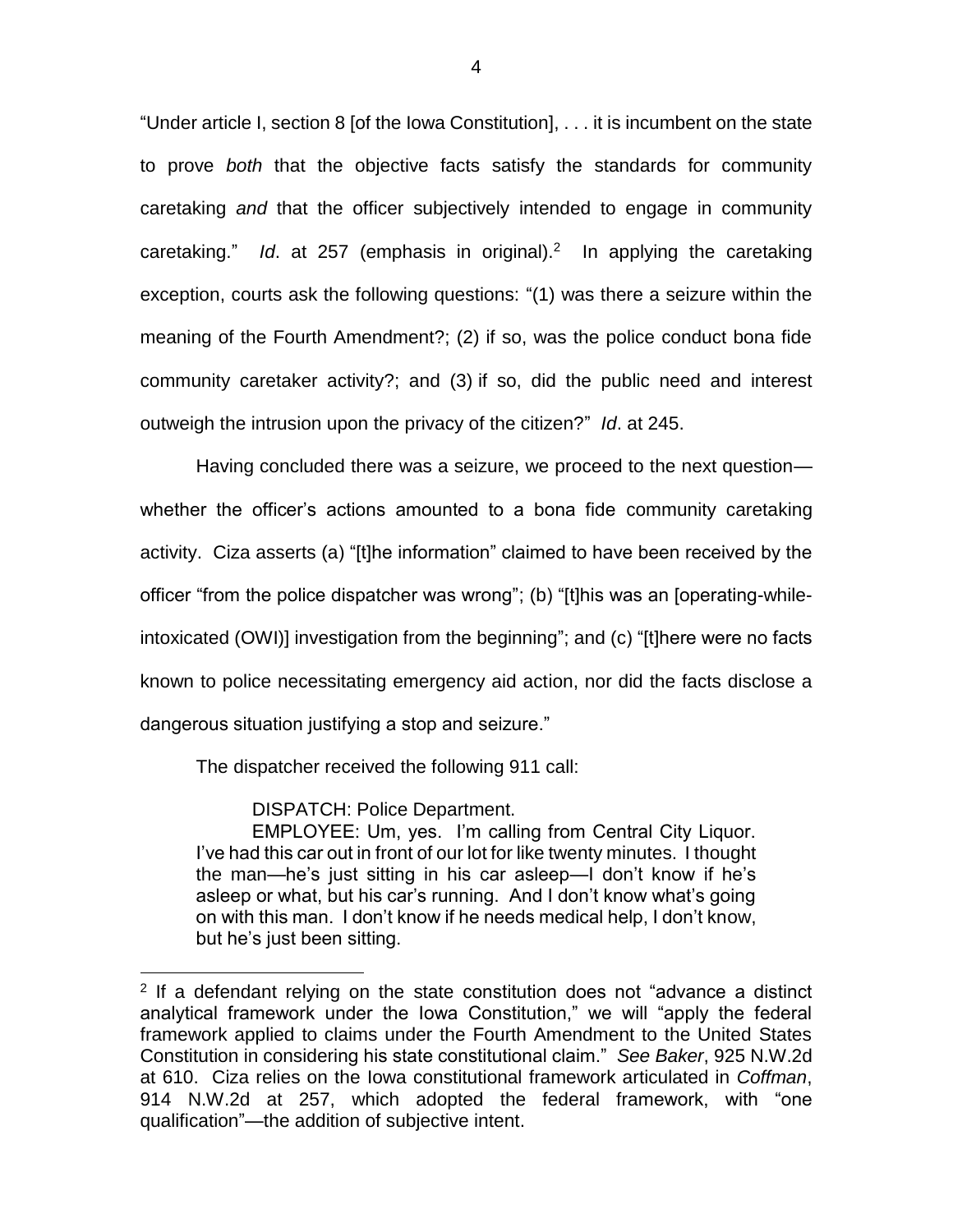DISPATCH: What type of car? EMPLOYEE: Um . . . . It's a Nissan truck. DISPATCH: And how long has the male been inside?

EMPLOYEE: He's not in the truck. Um, I noticed this car maybe twenty minutes ago. I thought it was maybe one of my customers earlier, but then I went outside to take trash and it's this car and it's running. And he's just—I don't know if he's asleep—I don't know what's wrong with this man. And we're getting ready to close up the store, and I just didn't want him to sit out here in a car like this in front of the liquor store, ma'am.

DISPATCH. OK. And your phone number? EMPLOYEE: [provides phone number] DISPATCH: Alright, I'll get 'em out there.

Ciza asserts that the officer who responded to the 911 call characterized the nature of the call differently, referring to the person in the car as "either passed out or down in the vehicle" rather than "just sitting in his car asleep." In his view, the officer's characterization—adopted by the district court—was a "misstatement of fact." We disagree. At the suppression hearing, the officer conceded the information he received from the dispatcher was "general" and the vehicle occupant could have been just sleeping. On our de novo review, we are persuaded that the officer was dispatched to assess the welfare of the occupant, whether the occupant was described as "down," "passed out," or "sleeping."

Turning to Ciza's assertion that this was an OWI investigation from the beginning, the officer conceded the location of the vehicle raised a suspicion of intoxication. But the officer also stated he could not rule out the possibility that Ciza required medical assistance. Ciza's condition as disclosed in the 911 call was at best ambiguous, justifying the officer's decision to follow up.

This brings us to Ciza's assertion that there were no facts indicating "emergency action" was required or evincing a "dangerous situation." The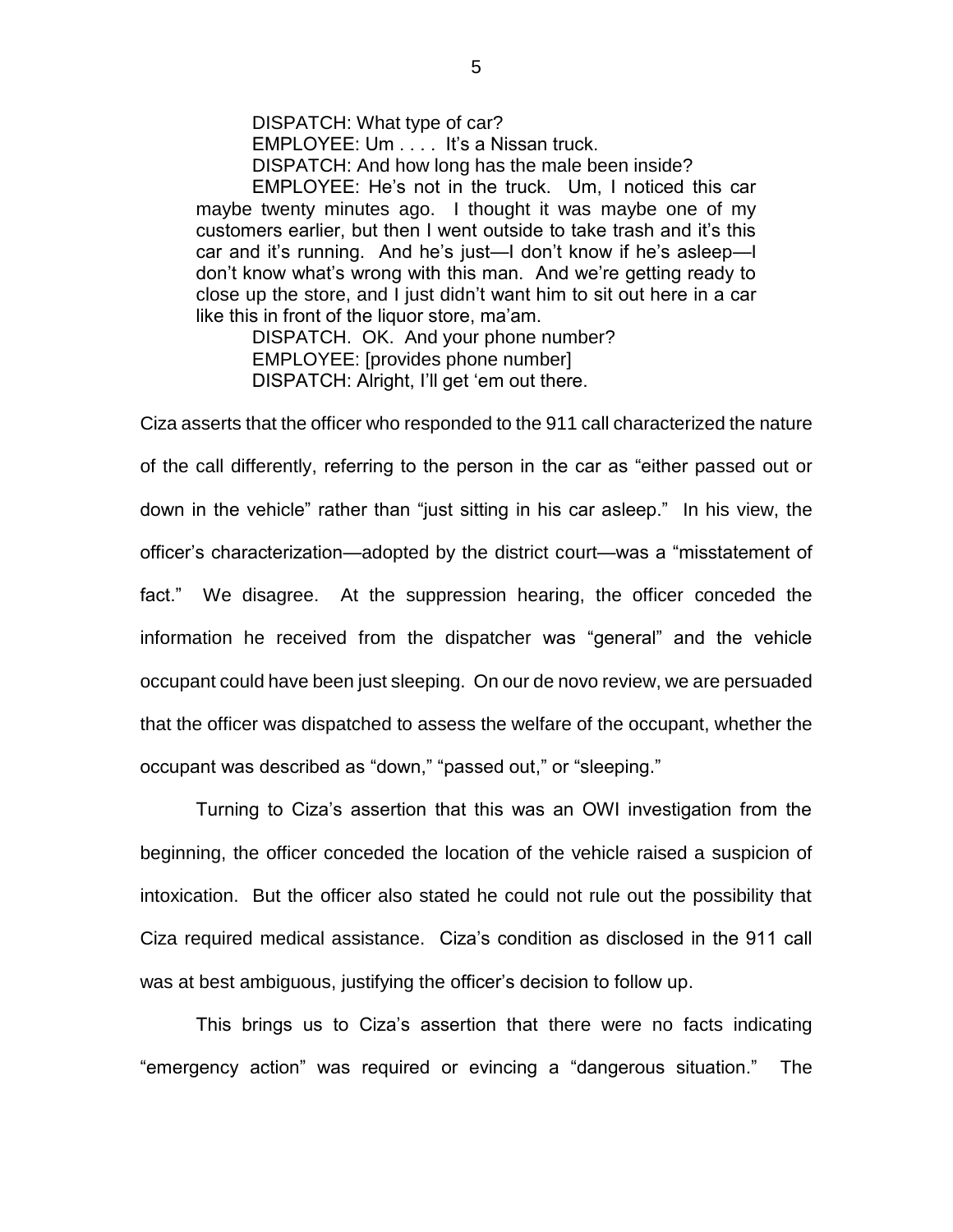argument requires us to evaluate the various doctrines encompassed within the community caretaking exception.

"The community caretaking exception has three branches: '(1) the emergency aid doctrine, (2) the automobile impoundment/inventory doctrine, and (3) the "public servant"' exception.'" *Id.* at 244 (citation omitted). Ciza focuses on the "emergency aid" doctrine, asserting, "The facts in this case exclude the possibility of the second alternative" and the "public servant caretaker" branch "is not applicable in this case."<sup>3</sup> The State responds that "the public servant [doctrine] is the most pertinent."

 We agree with Ciza that the automobile impoundment/inventory doctrine does not apply. As for the remaining two branches, "[t]he emergency-aid and public-servant doctrines are closely related." *Id*. "Under the emergency aid doctrine the officer has an immediate, reasonable belief that a serious, dangerous event is occurring." *Id.* (citation omitted). Under the public servant doctrine, the officer "might or might not believe that there is a difficulty requiring . . . general assistance." *Id.* at 245 (citation omitted).

The facts disclosed by the 911 caller implicate the public servant doctrine. The officer was dispatched to check on the welfare of the vehicle occupant and provide aid if needed. *See* Mary Elisabeth Naumann, *The Community Caretaker Doctrine: Yet Another Fourth Amendment Exception*, 26 Am. J. Crim. L. 325, 339 (1999) ("[T]he [public servant] doctrine supports relatively minor or regular interactions with the police: approaching parked cars when the driver appears

 $\overline{a}$ 

6

 $3$  Ciza argues, "The contrast between the emergency aid and public servant caretaker exceptions clearly show that the latter is not applicable in this case."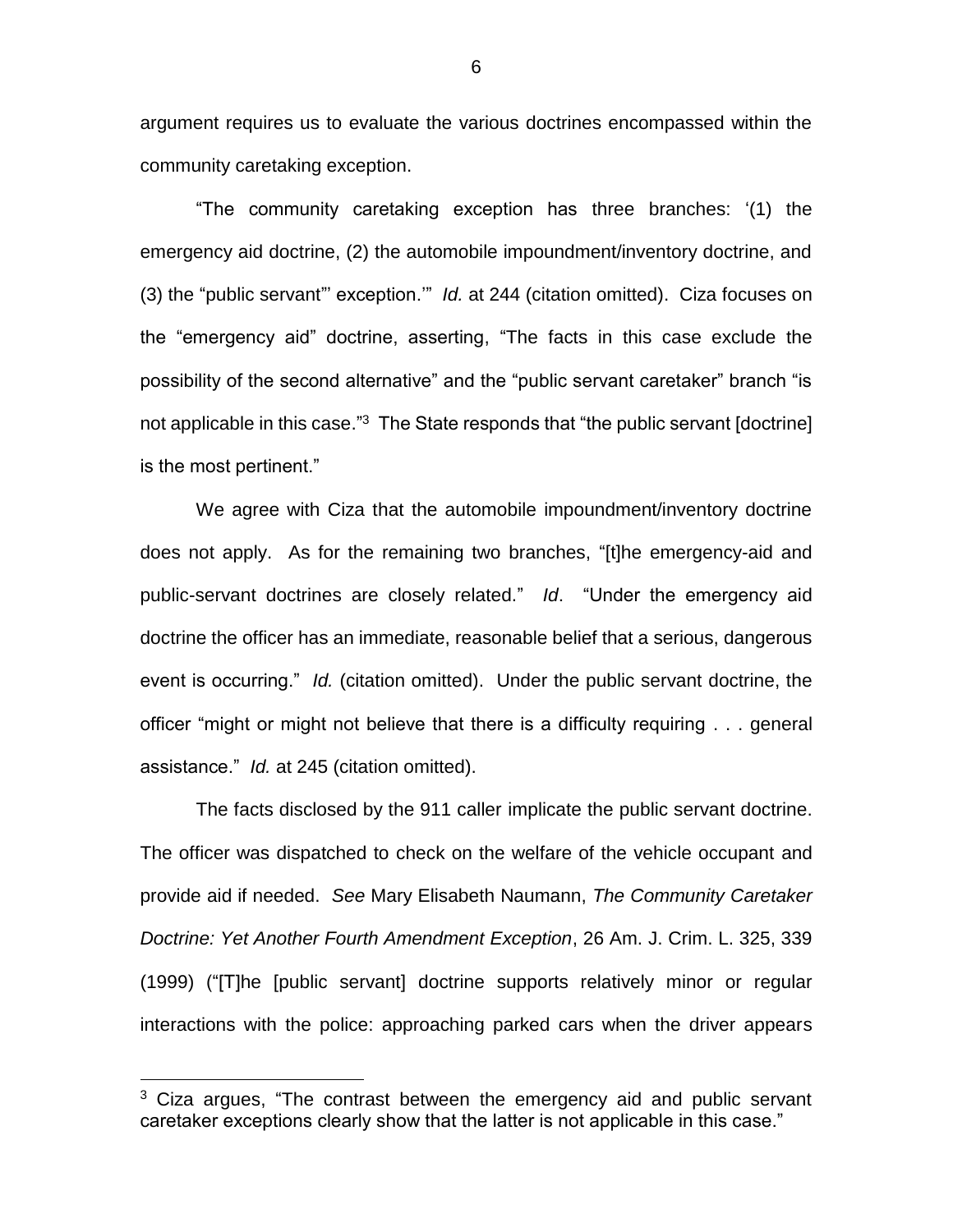incapacitated or sick or the car is functioning improperly."). When he arrived, he saw that the vehicle "was running" and "the brake lights were on indicating someone was pressing the brake." The officer testified that his concerns on arrival were "for the driver's safety and for the safety of the public as well as [his] own safety if the vehicle was in gear." He explained that it was a "common practice" to "box the vehicle in" because, if the driver was passed out and his or her foot came off the brake, the vehicle might move "forward or [into] reverse."

In this case, the dash camera video showed Ciza's head moving, indicating he was not passed out. While the officer used the blocking maneuver nonetheless, he did not activate his emergency lights. As he approached the vehicle, Ciza turned off the ignition and got out of the car.

We conclude the officer's conduct objectively reflected community caretaking activity, as did his subjective intent. *See Coffman*, 914 N.W.2d at 242, 253–54 (affirming application of the community caretaking exception where an officer saw a vehicle pulled over on the side of a highway late at night with its brake lights on, the officer activated his emergency lights to alert traffic, the officer pulled in behind the vehicle, and the officer testified it was his practice to make this type of stop to check on the welfare of the occupants); *State v*. *Brunk*, No. 05-1468, 2006 WL 2706145, at \*1–3 (Iowa Ct. App. Sept. 21, 2006) (affirming application of the community caretaking exception where police received an anonymous 911 call that its driver was "either asleep or passed out" in a parking lot and the officer then observed the vehicle leaving the parking lot and stating "it was reasonable for [the officer] to briefly stop the vehicle to ascertain whether the driver needed assistance or was safe to continue on the public roadway"). *But see State v*. *Smith*, 919

7